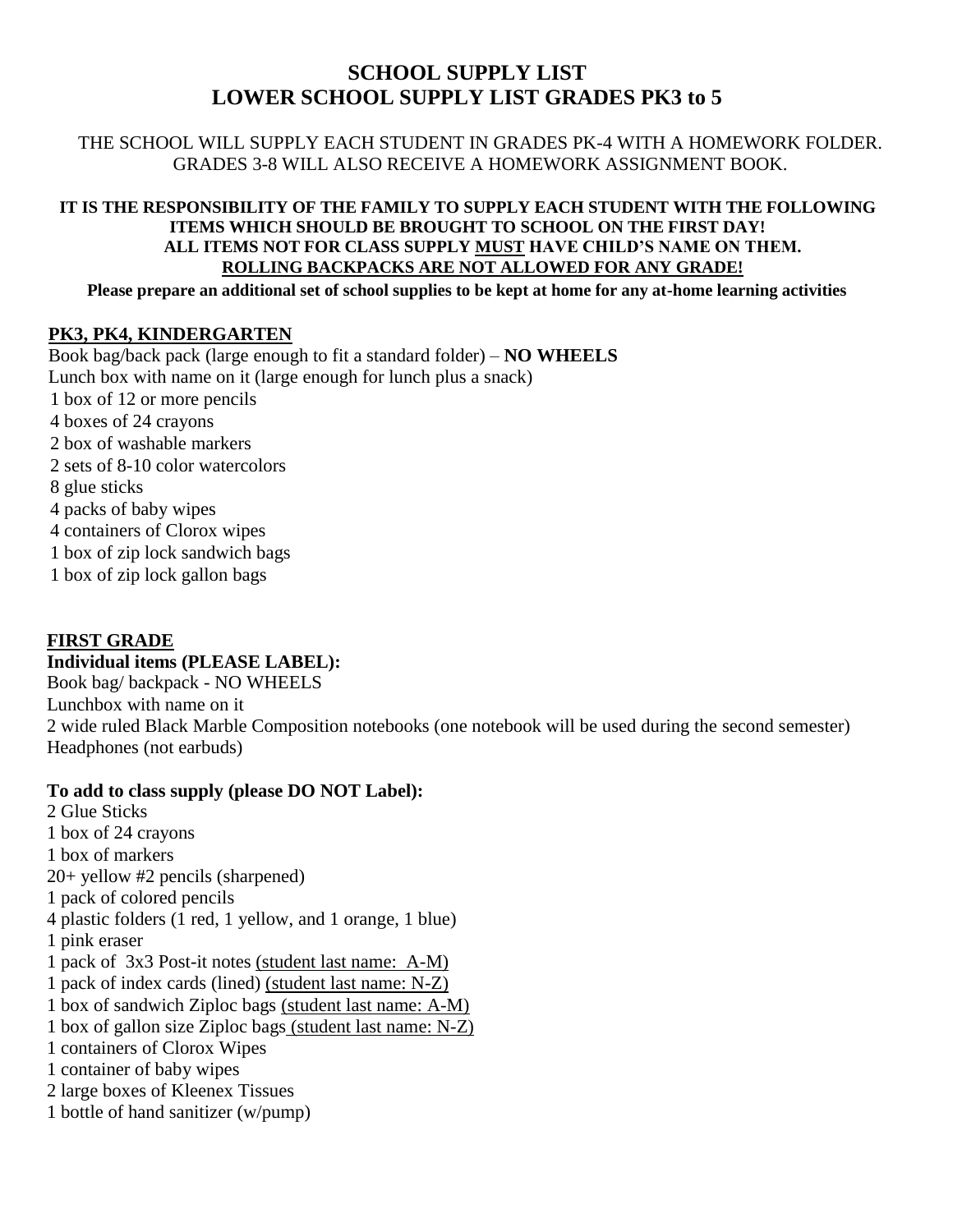## **SECOND GRADE**

**Individual items (PLEASE LABEL):** Book bag/ back pack - NO WHEELS Lunch box with name on it Pair of headphones (not ear buds) 3 plastic folders (1 red, 1 orange, 1 blue) 1 single subject spiral bound notebook (no pocket)

## **To add to class supply (please DO NOT Label):**

1 pair of safety scissors 1 box of 24 Crayola crayons (no more) 1 pack of colored pencils 2 boxes of fat Classic Crayola Markers (10 pack, if possible) 2 black sharpies 20+ yellow #2 Ticonderoga pencils (sharpened) 2 packs of pink erasers 2 glue sticks 1 bottle of liquid school glue 1 pack of 3x5 lined index cards (student last name: A-M) 1 pack of 5x8 lined index cards (student last name: N-Z) 1 pack 3x3 Post-It notes 1 large boxes of Kleenex 1 soft pack baby wipes/Wet Ones 2 containers of Clorox Wipes 1 box of gallon sized zip lock bags (student last name: A-M) 1 box of sandwich sized zip lock bags (student last name: N-Z)

## **THIRD GRADE:**

## **Individual items (PLEASE LABEL):**

Book bag/ backpack - NO WHEELS Lunch box with name on it Headphones (not earbuds) 1 3-Subject Notebook 1 Composition Notebook (wide rule) 1 Graphing composition notebook 8 plastic folders (1 red, 1 yellow, 1 green, 1 blue, 1 purple, 1 black, 1 orange, [Spanish],1 other [Music]) 1 pack of Multiplication flashcards 1 pack of Division flashcards

## **To add to class supply (please DO NOT Label):**

- 1 pack of 3x5 index cards
- 1 box of 8 Crayola markers
- 1 box of 12 Crayola colored pencils
- 1 box of Expo dry erase markers (chiseled tip)
- 1 package of 12 yellow #2 pencils (sharpened) 3 glue sticks
- 2 Red Pens
- 2 pack of 3 pink erasers
- 1 pair safety scissors
- 1 pack of Baby Wipes
- 1 canister of Clorox Wipes
- 1 bottle of hand sanitizer
- 1 boxes of Kleenex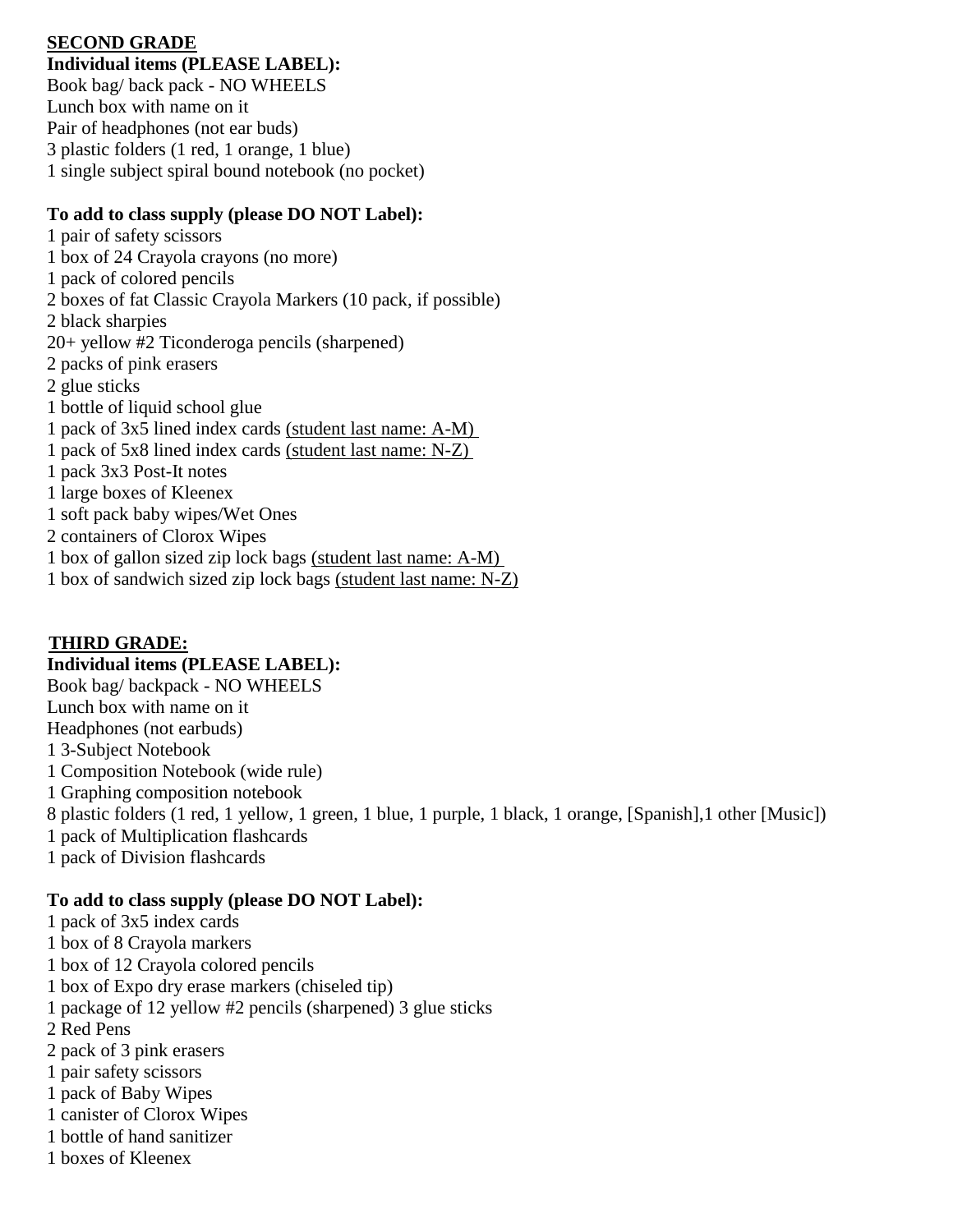## **FOURTH GRADE:**

**Individual items (PLEASE LABEL):** Book bag / back pack – NO WHEELS Headphones (not ear buds) Lunch box with name on it 3 book covers for hardback books (Book Sox must be X-LARGE) 1 zippered pencil pouch 7 plastic folders with pockets (1 purple for Spanish and 1 orange for Music) 1 pack of Multiplication flashcards 1 pack of Division flashcards 1 3-subject notebook 1 composition notebook 1 graph paper composition book 1 12 in. ruler 1 hand held (non-mechanical) pencil sharpener

## **To add to class supply (please DO NOT Label):**

2 bottles of Clorox Wipes 1 bottle of Hand Sanitizer (w/pump) 1 bottle of hand soap 1 box of sandwich zip lock bags (student last name: A-M) 1 box of gallon size zip lock bags (student last name: N-Z) 1 box dry erase markers (chiseled tip) 2 glue sticks 3 erasers 1 pack of looseleaf paper 1 pack index cards 1 pack sticky notes 1 pair safety scissors 2 boxes #2 pencils (sharpened) 1 box of 8-12 Crayola colored pencils 1 box of 8-10 Crayola markers 1 box of 24 Crayola crayons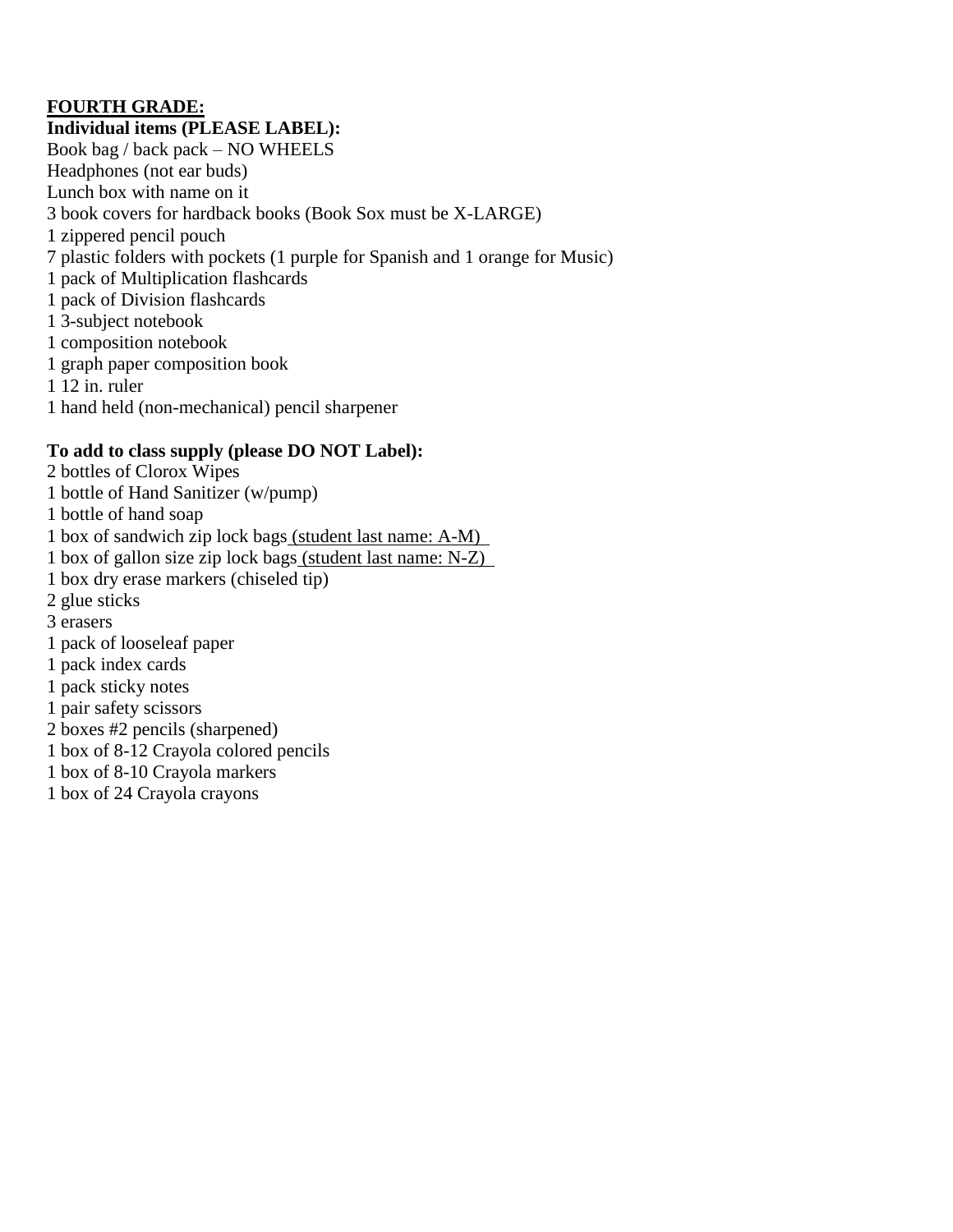## **FIFTH GRADE:**

**Individual Items (PLEASE LABEL):** Book bag/back pack – NO WHEELS Lunch box with name on it 1 zippered, soft pencil pouch 7 different color folders with pockets OR an accordion folder with at least 7 sections 1 graph paper notebook 1 3-Subject spiral notebook (lined paper) 2 composition notebooks 3 book covers for hardback books Headphones (not ear buds) 1 handheld pencil sharpener (with canister/container for catching shavings!)

## **To add to class supply (please DO NOT Label)**

- 2 boxes of #2 pencils (sharpened)
- 1 box of Crayola markers
- 1 box of Crayola colored pencils 24 pack
- 1 box of Crayola crayons
- 3 large erasers
- 2 glue sticks
- 1 pair of scissors
- 1 pack of ruled index cards
- 1 pack of sticky notes
- 3 white poster boards

Last name A-H - 1 pack of blue or black pens, 1 container of clorox wipes, 1 box of sandwich size ziploc bags

Last name I-Q - 1 pack of red pens, 1 pack of baby wipes, 1 box of gallon zip lock bags

# Last name R-Z - 1 pack of highlighters, 1 bottle of hand sanitizer, 1 box of tissues